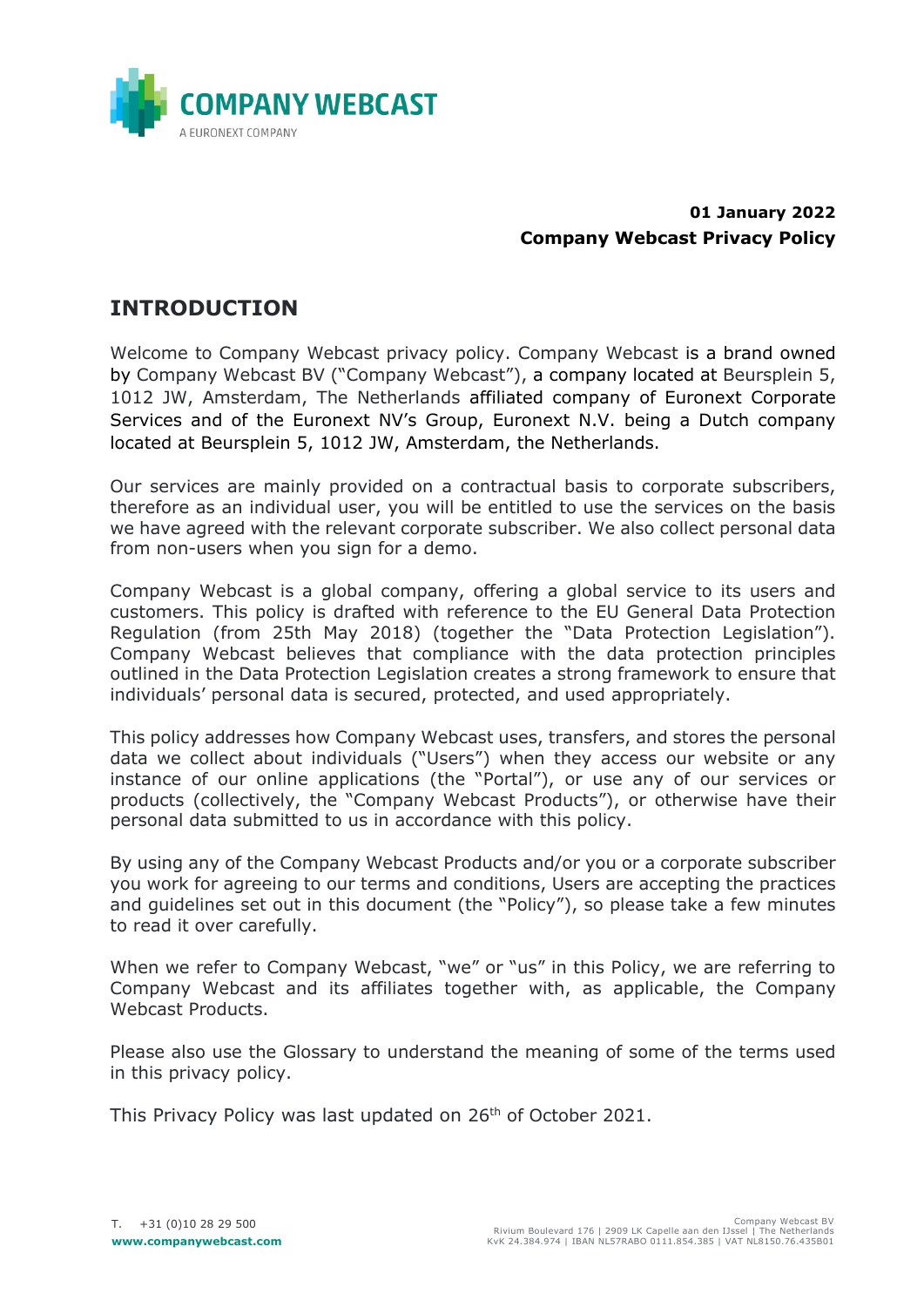

| Table of content                                                        |  |
|-------------------------------------------------------------------------|--|
|                                                                         |  |
|                                                                         |  |
|                                                                         |  |
|                                                                         |  |
|                                                                         |  |
| 1.4 Changes to the privacy policy and your duty to inform us of changes |  |
|                                                                         |  |
|                                                                         |  |
|                                                                         |  |
|                                                                         |  |
|                                                                         |  |
|                                                                         |  |
| 4.2 Purposes for which we will use your personal data                   |  |
|                                                                         |  |
|                                                                         |  |
|                                                                         |  |
|                                                                         |  |
|                                                                         |  |
|                                                                         |  |
|                                                                         |  |
|                                                                         |  |
|                                                                         |  |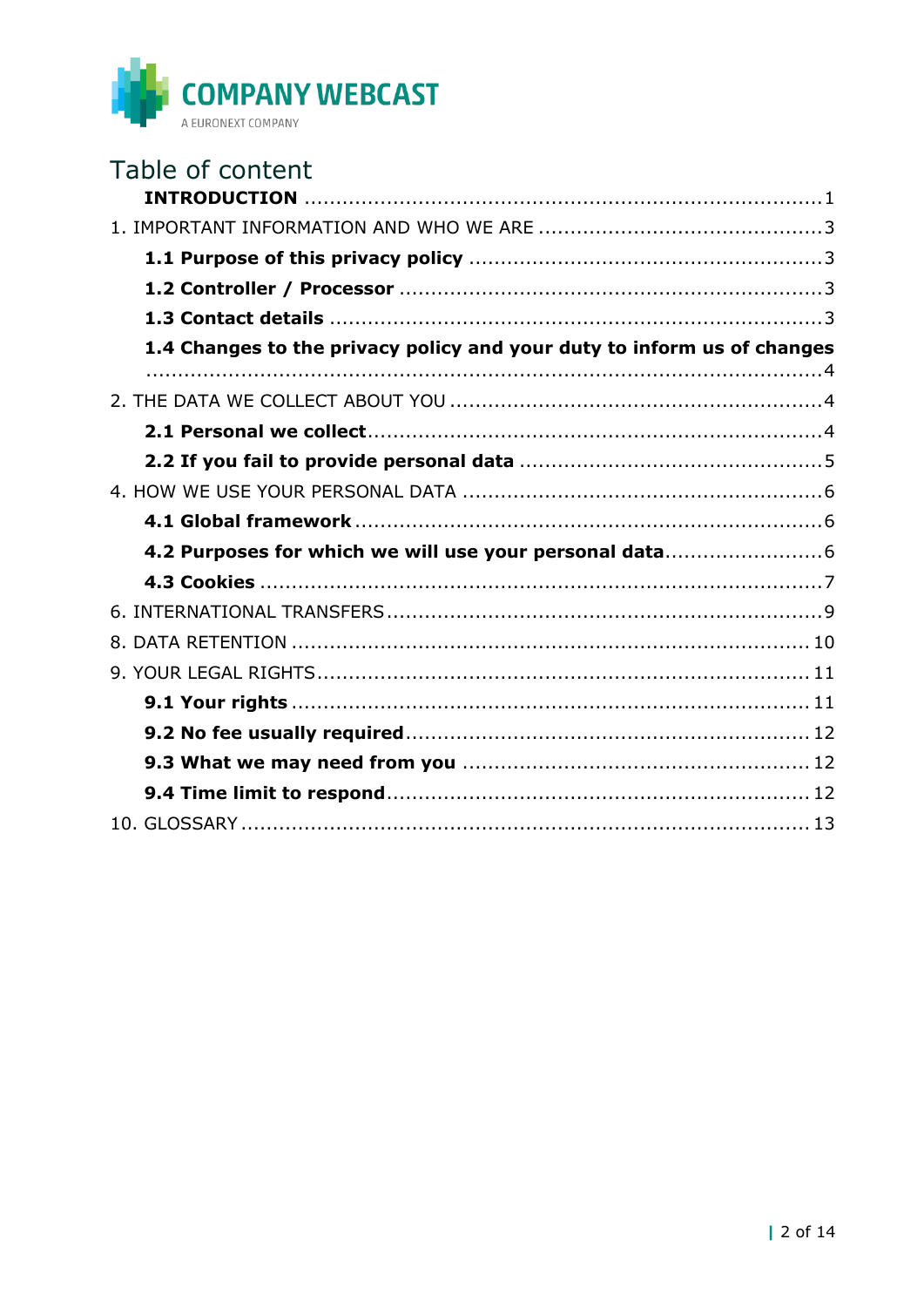

## <span id="page-2-0"></span>1. IMPORTANT INFORMATION AND WHO WE ARE

## <span id="page-2-1"></span>**1.1 Purpose of this privacy policy**

This privacy policy aims to give you information on how Company Webcast collects and processes your personal data through your use of the Company Webcast Products, including any data you may provide through the Portal when you register for an account or request for a demo.

It is important that you read this privacy policy together with any other privacy notice(s) or fair processing notice(s) we may provide on specific occasions when we are collecting or processing personal data about you so that you are fully aware of how and why we are using your data. This privacy policy supplements the other notices and is not intended to override them.

## <span id="page-2-2"></span>**1.2 Controller / Processor**

For the purposes of the Data Protection Legislation, where we are the party that determines the purposes for which, and the way, any personal data is processed, the Data Controller of any such personal data is Company Webcast BV with the corporate registration number 68034970 located at Beursplein 5, 1012 JW, Amsterdam, the Netherlands. However, we may also collect or be provided with certain personal data pursuant to our agreements with our customers and partners who remain the Data Controller of that personal data – in this case, we act as a data processor of the relevant customer or partner. Where we act as a Data Processor of any personal data, we will process such personal data in accordance with this Privacy Policy, our Terms and Conditions and the relevant data controller's instructions.

We have appointed a Euronext Data Protection Officer (DPO) who is responsible for overseeing questions in relation to this privacy policy. If you have any questions about this privacy policy, including any requests to exercise your legal rights, please contact the DPO using the details set out below.

### <span id="page-2-3"></span>**1.3 Contact details**

Full name of legal entity: Company Webcast BV (a company registered in The Netherlands with company number 68034970, whose registered office address is Beursplein 5, 1012 JW, Amsterdam, the Netherlands.

Name and title of our Data Protection Officer: Patrick Van Der Geest, dpo@companywebcast.com

Email address: [dpo@companywebcast.com](mailto:dpo@companywebcast.com)

Postal address: Beursplein 5, 1012 JW, Amsterdam, the Netherlands

You have the right to make a complaint at any time to the Autoriteit Persoonsgegevens, the supervisory authority for data protection issues in The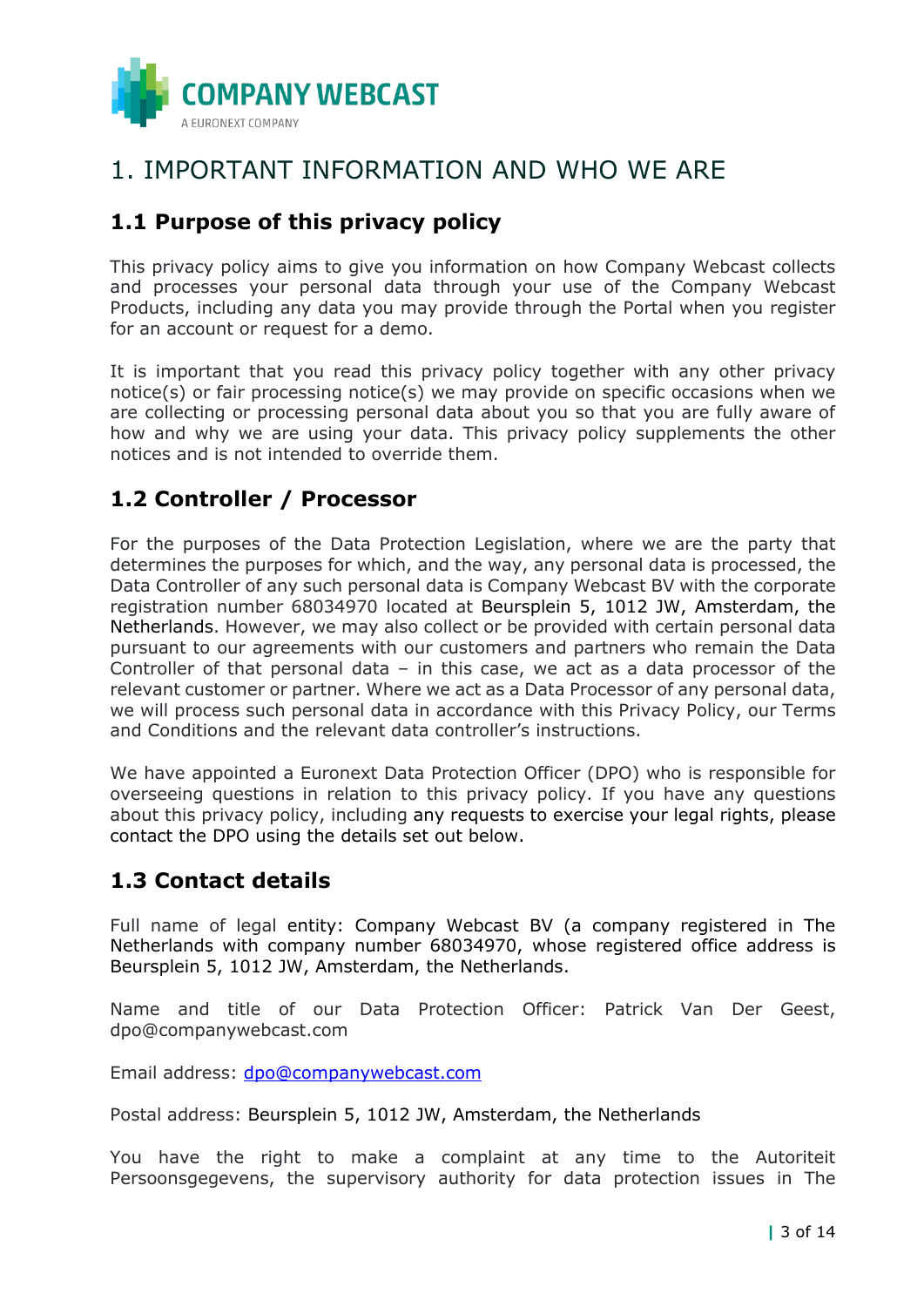

Netherlands. We would, however, appreciate the chance to deal with your concerns before you approach the Autoriteit Persoonsgegevens, so please contact us here at [dpo@companywebcast.com](mailto:dpo@companywebcast.com) in the first instance.

### <span id="page-3-0"></span>**1.4 Changes to the privacy policy and your duty to inform us of changes**

This version was last updated on the date stated at the beginning of this privacy policy. We reserve the right to amend this privacy policy from time to time as required to ensure its accuracy.

It is important that the personal data we hold about you is accurate and current. Please keep us informed if your personal data changes during your relationship with us.

# <span id="page-3-1"></span>2. THE DATA WE COLLECT ABOUT YOU

## <span id="page-3-2"></span>**2.1 Personal we collect**

Personal data, or personal information, means any information about an individual from which that person can be identified. It does not include data where the identity has been removed (anonymous data). For the full definition of personal data, please see paragraph 10.

We may collect, use, store and transfer different kinds of personal data about you which we have grouped together as follows:

- Identity Data includes your name.
- Contact Data includes your mobile phone number, telephone number and your email address.
- Corporate Subscriber Data includes the name of the corporate subscriber authorising your access to our Portal and your job title.
- Technical Data includes your internet protocol (IP) address, your login data, browser type and version, time zone setting and location, browser plug-in types and versions, operating system and platform, pages viewed on any Company Webcast.
- Products and date and time of those viewings, and other technology on the devices you use to access any Company Webcast Products.
- Profile Data includes your username and password.
- Usage Data includes information about how you use the Portal.

We may also collect, use, and share Aggregated Data such as statistical or demographic data for any purpose. Aggregated Data may be derived from your personal data, but is not considered personal data in law, as this data does not directly or indirectly reveal your identity. For example, we may aggregate your Usage Data to calculate the percentage of Users accessing a specific Portal feature.

We may also anonymise data (Anonymised Data) that we collect, use, and share for the purposes of providing support to you, a corporate subscriber, and other Users of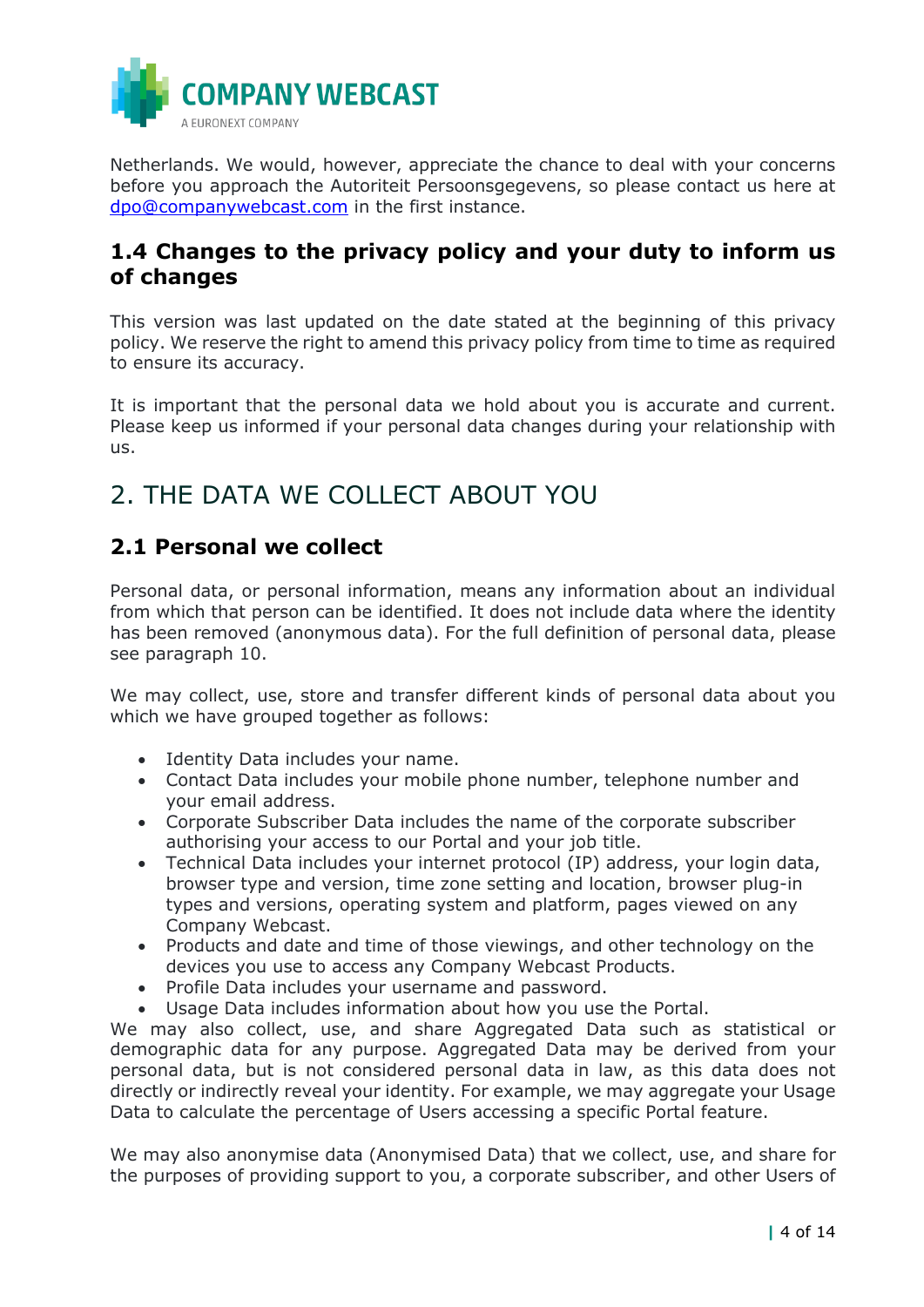

Company Webcast Products. Like Aggregated Data, this data does not directly or indirectly reveal your identity.

However, if we combine or connect Aggregated Data or Anonymised Data with your personal data so that it can directly or indirectly identify you, we treat the combined data as personal data which will be used in accordance with this privacy notice.

**We do not collect** any Special Categories of Personal Data about you (this includes details about your race or ethnicity, religious or philosophical beliefs, sex life, sexual orientation, political opinions, trade union membership, information about your health and genetic and biometric data). Nor do we collect any information about criminal convictions and offences.

## <span id="page-4-0"></span>**2.2 If you fail to provide personal data**

Where we need to collect personal data by law, or under the terms of a contract we have with the corporate subscriber authorising your access to our Portal and you fail to provide that data when requested, we may not be able to allow you access to Company Webcast Products. In this case, we will let you know if access to Company Webcast Products is denied.

## 3. HOW IS YOUR PERSONAL DATA COLLECTED?

3.1 We use different methods to collect data from and about you including through:

3.1.1 **Direct interactions.** You, or a third party authorised by your employer will or will arrange to provide your Identity, Contact, Employment and Profile Data when registering an account with us or requesting access to Company Webcast Products. You may also provide us with this information when corresponding with us by telephone, phone, email, social media or otherwise.

3.1.2 **Automated technologies or interactions.** As you interact with any Company Webcast Products, we may automatically collect Technical Data and Usage Data. We collect this personal data by using cookies, server logs, web beacons/pixels and other similar technologies.

3.1.3 **Third parties.** We may receive personal data about you from various third parties, e.g., your employer or a corporate subscriber, as set out below:

3.1.3.1 Identity, Contact and Corporate Subscriber Data from the corporate subscriber authorising your access to any Company Webcast Products to whom we are providing services.

3.1.3.2 Identity, Contact and Corporate Subscriber Data from or on behalf of your employer who has authorised your access to any Company Webcast Products or provided us with your personal data because of your employer providing services to a corporate subscriber.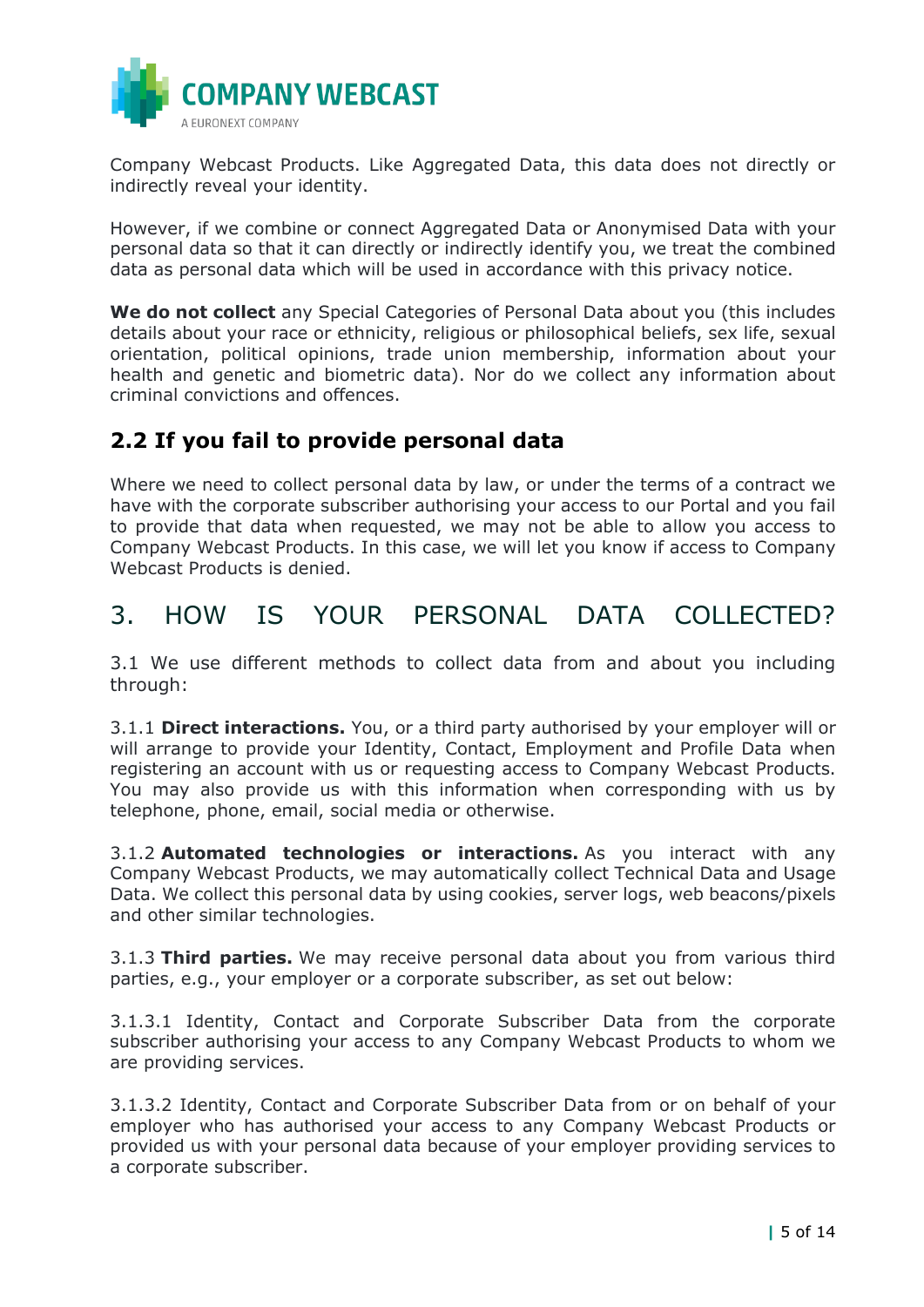

3.1.3.3 Identity, Contact, Corporate Subscriber, Technical, Profile and/or Usage Data from the provision of support service provided (as detailed in paragraph 10.6).

3.1.3.4 Identity, Contact and Corporate Subscriber Data from a third party who has been expressly permissioned by you, your employer, or a corporate subscriber

## <span id="page-5-0"></span>4. HOW WE USE YOUR PERSONAL DATA

## <span id="page-5-1"></span>**4.1 Global framework**

We will only use your personal data when the law allows us to. Most commonly, we will use your personal data in the following circumstances:

4.1.1 Where we need to allow you to access any Company Webcast Product and to provide support services.

4.1.2 Where it is necessary for our legitimate interests (or those of a third party) and your interests and fundamental rights do not override those interests. For example, our legitimate interests may include the administration and management of our business and the provision of our services to the corporate subscriber authorising your access to any Company Webcast Product.

4.1.3 Where we need to comply with a legal or regulatory obligation.

Please see paragraph 10.2 to find out more about the types of lawful basis that we will rely on to process your personal data.

Generally, where applicable, we obtain, collect, and process your personal data based on consent for some specific marketing purposes (i.e., proposal of products & services, invitation to events…).

### <span id="page-5-2"></span>**4.2 Purposes for which we will use your personal data**

We use your personal data in the following ways:

4.2.1 personal data that you provide to us is used to:

4.2.1.1 provide you with access to the information and services that the corporate subscriber authorising your access to our Portal requests from us

4.2.1.2 provide services to your employer or the corporate subscriber authorising your access to our Portal

4.2.1.3 provide support services to you

- 4.2.1.4 manage and administer our business
- 4.2.1.5 review and improve our services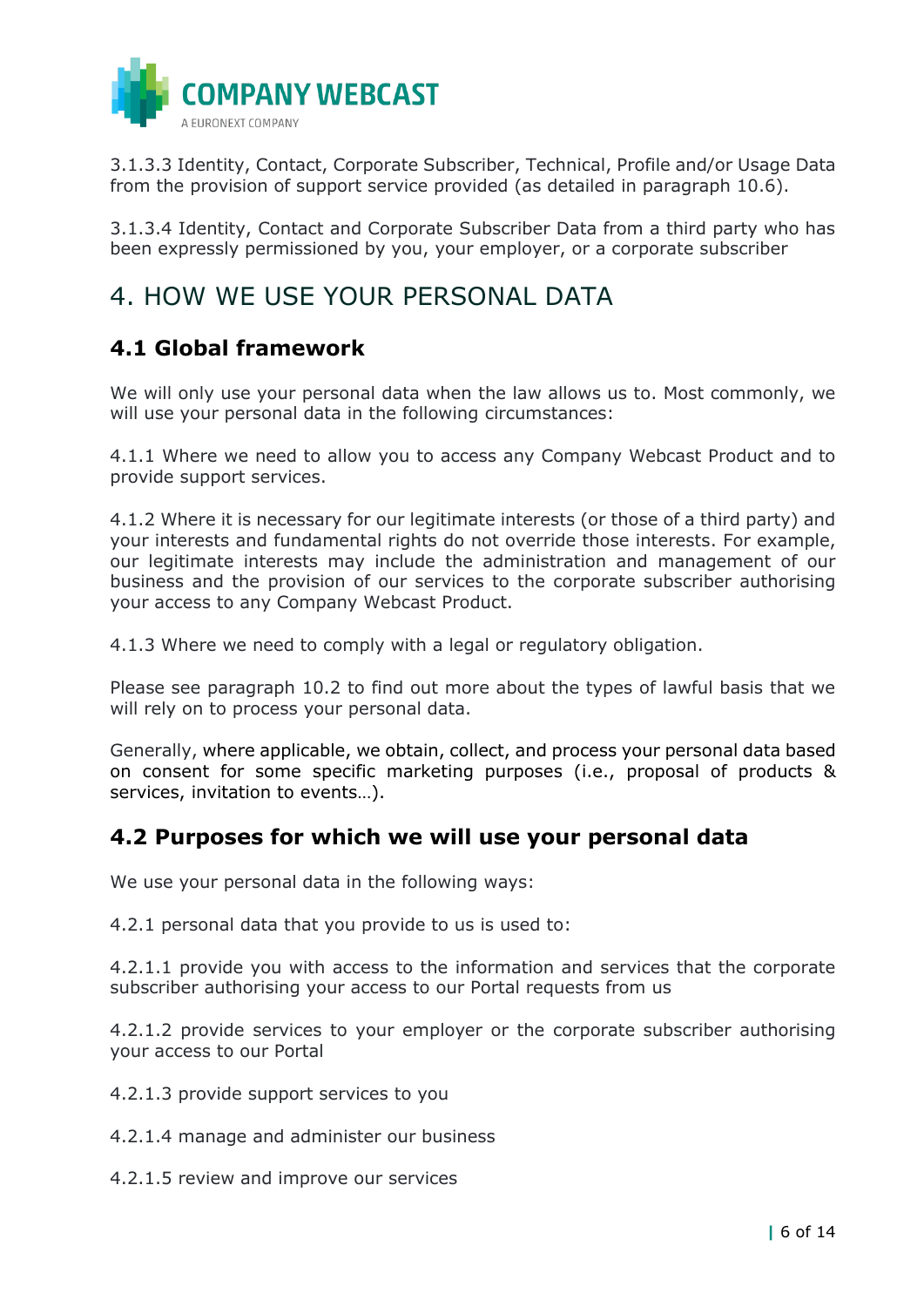

4.2.1.6 To provide you with promotional communications, such as email, to the extent that you have provided consent to receive such communications under applicable law, to notify you about changes to the Company Webcast Products.

4.2.1.7 To provide you with an SMS service that provides you a security token that allows you to access the Portal.

4.2.2 personal data that we receive from third parties may be combined with the personal data that you provide to us and used for the purposes described above.

4.2.3 personal data about your use of any Company Webcast Product is used to:

4.2.3.1 administer the Company Webcast Product and for internal operations, including troubleshooting, data analysis, testing, research, statistical and survey purposes

4.2.3.2 provision of support services to you

4.2.3.3 improve the Portal to ensure that content is presented in the most effective manner for you and for your computer or mobile device

4.2.3.4 improve other websites we operate

4.2.3.5 refine the provision of the services offered on the Portal and to assist in the development of new services

4.2.3.6 allow you to participate in interactive features of the Portal, when you choose to do so

4.2.3.7 as part of our efforts to keep the Portal safe and secure

4.2.3.8 provide services to your employer or a corporate subscriber

4.2.3.9 provide services to a third-party that has been expressly authorised to access Company Webcast Products by you, your employer, or a corporate subscriber

#### <span id="page-6-0"></span>**4.3 Cookies**

Cookies are small text files that are sent and stored on the user computer, smartphone, or other device for accessing the Internet, whenever you visit a website. They are useful because they allow a website to recognize the user device, log when the user visits a particular page or provide a secure connection to a website, etc. Company Webcast undertakes to delete Cookies, which it is responsible for, from your computer after a duration of 12 months. At the end of this period, consent will be obtained from you again.

Company Webcast uses cookies for various purposes: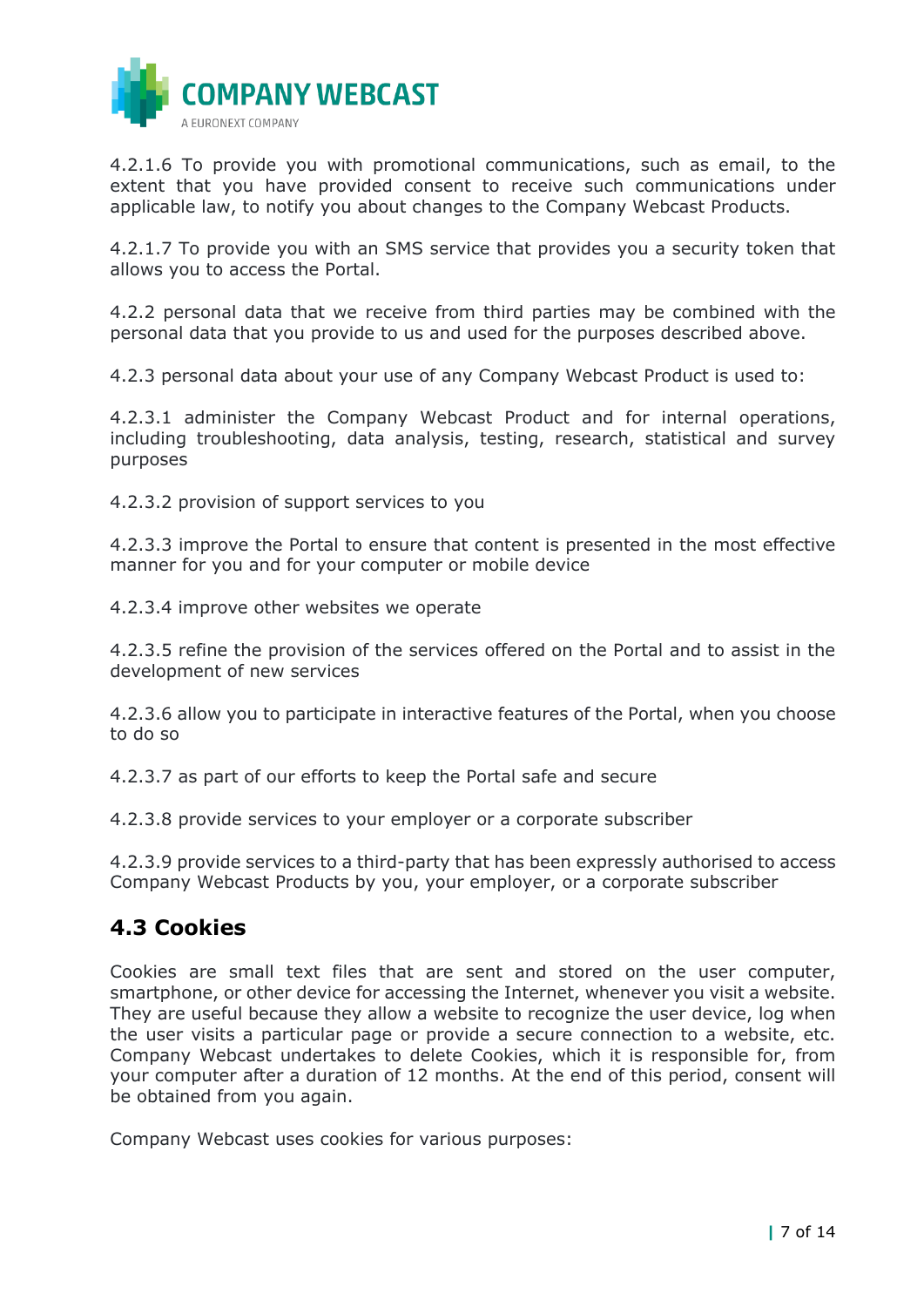

| <b>Cookie Type</b> | <b>Purposes</b>           | <b>Third</b><br><b>Description</b><br><b>Parties involved</b>                                                                                                                    |
|--------------------|---------------------------|----------------------------------------------------------------------------------------------------------------------------------------------------------------------------------|
| Necessary          | Authentication            | Enable to secure the<br>Platform access.                                                                                                                                         |
|                    | Usage of the Platform     | Help us to provide you a<br>good experience on the<br>platform.                                                                                                                  |
|                    | Operation of the Website  | Provide you a good<br>browsing experience and<br>memorize your consent<br>preferences on our<br>website (HubSpot).                                                               |
| Functional         | User preferences          |                                                                                                                                                                                  |
| Analytic           | <b>Audience Analytics</b> | Enable us to access<br>website visit and<br>statistics to improve<br>your experience and<br>understand more about<br>our visitors. (Segment,<br>Google Analytics,<br>Leadfeeder) |
|                    | Marketing                 | Enable us to better<br>optimize our advertising<br>campaigns and<br>understand (Google<br>AdWords, LinkedIn)                                                                     |

### **4.4 Change of purpose**

We will only use your personal data for the purposes for which we collected it, unless we reasonably consider that we need to use it for another reason and that reason is compatible with the original purpose. If you wish to get an explanation as to how the processing for the new purpose is compatible with the original purpose, please contact us at [dpo@companywebcast.com.](mailto:dpo@companywebcast.com)

If we need to use your personal data for an unrelated purpose, we will notify you and we will explain the legal basis which allows us to do so.

Please note that we may process your personal data without your knowledge or consent, in compliance with the above rules, where this is required or permitted by law.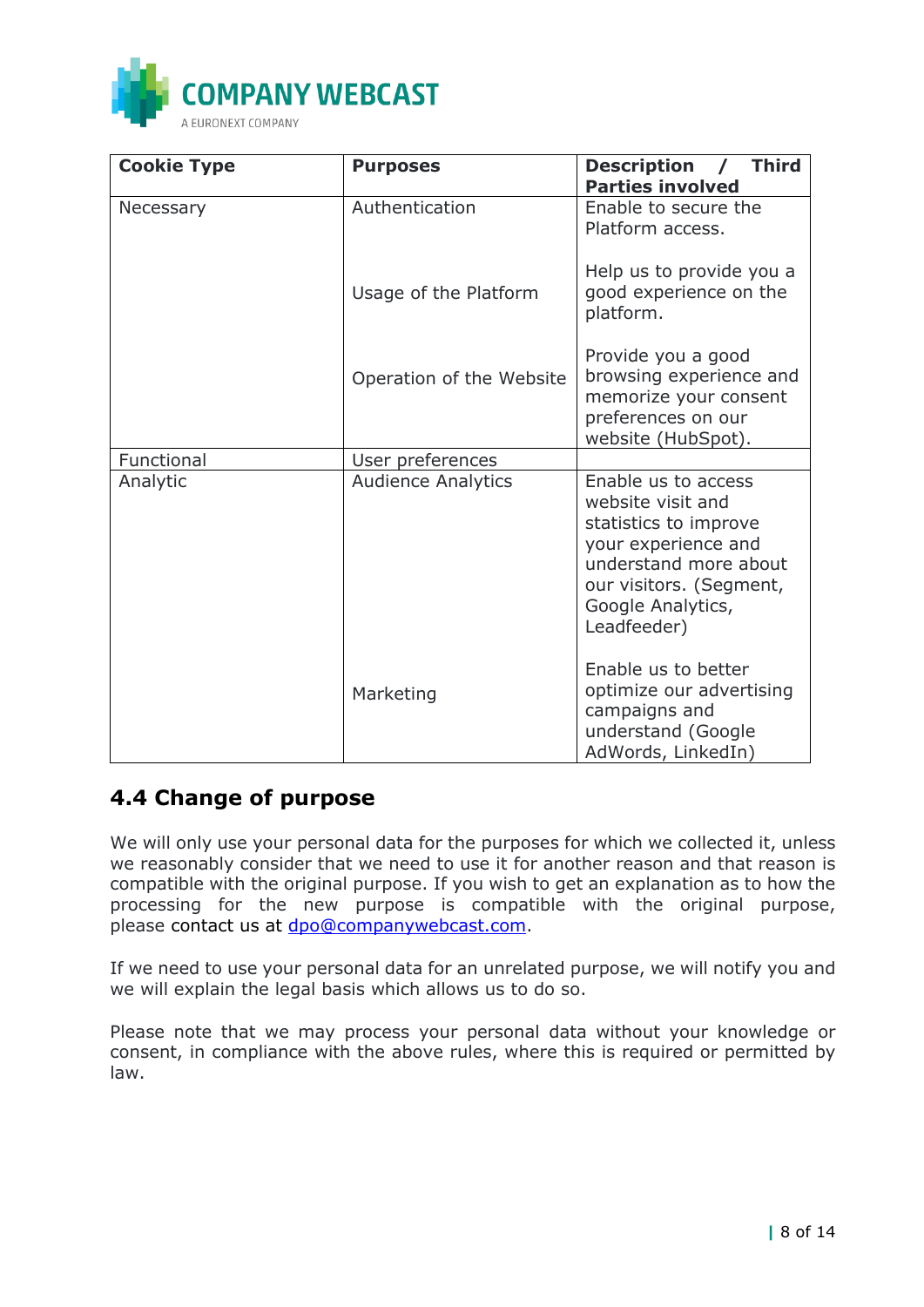

# 5. DISCLOSURES OF YOUR PERSONAL DATA

5.1 We may disclose your personal data to other companies of the **[Euronext NV's](https://www.euronext.com/en/privacy-statement)** [Group](https://www.euronext.com/en/privacy-statement) from which Company Webcast BV is a subsidiary.

5.2 We may also disclose your personal data to third parties in relation with the purposes for which personal data are processed including:

- regulatory authorities and law enforcement agencies.
- our trusted third-party service providers and our IT service providers.
- third parties involved in financial market activities.
- third parties involved in hosting or organizing events or courses.
- professional advisors such as tax or legal advisors, consultants, and accountants, and
- any prospective buyers of Company Webcast BV or the business of Company Webcast BV

5.3 We require all third parties to respect the security of your personal data and to treat it in accordance with the law. We do not allow our third-party service providers to use your personal data for their own purposes and only permit them to process your personal data for specified purposes and in accordance with our instructions.

## <span id="page-8-0"></span>6. INTERNATIONAL TRANSFERS

We store and process your personal data on servers located within the European Economic Area (the "EEA"). We only transfer your personal data outside the EEA where the European Commission has decided that the third country in question ensures an adequate level of protection in line with EEA data protection standards or where there are appropriate safeguards in place to protect your personal data.

We may transfer the personal information we collect about you to recipients in countries other than the country in which the information originally was collected. Those countries may not have the same data protection laws as the country in which you initially provided the information. When we transfer your information to recipients in other countries (such as the U.S.), we will protect that information as described in this Privacy Policy and will comply with applicable legal requirements providing adequate protection for the transfer of personal information to recipients in countries other than the one in which you provided the information, including by selecting service providers that are located in a country recognized by the European Commission as providing an adequate level of data protection or by implementing appropriate safeguards based on the European Commission's Standard Contractual Clauses, where applicable. Subject to applicable law, you may obtain a copy of these safeguards by contacting us as indicated below.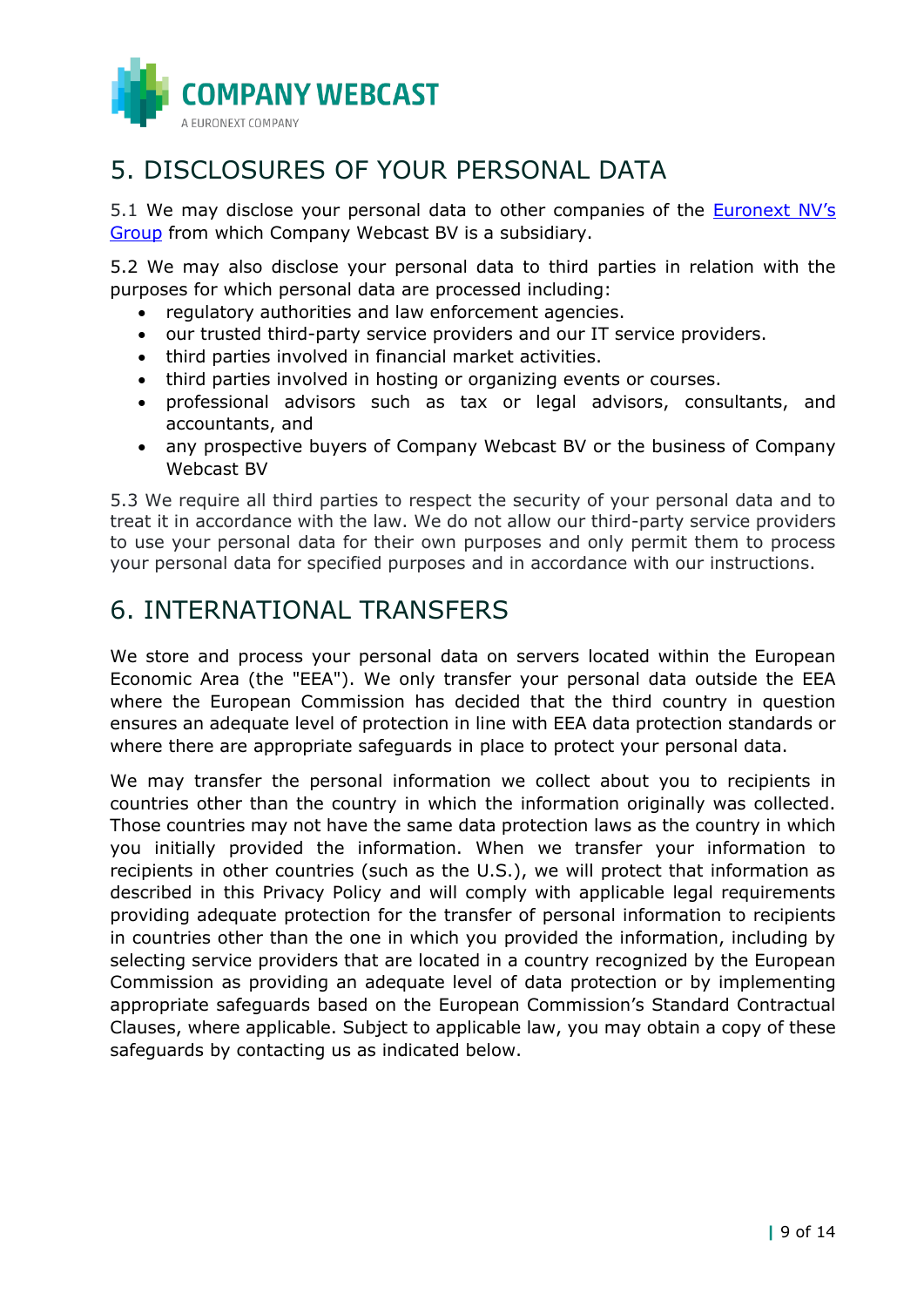

## 7. DATA SECURITY AND CONFIDENTIAL INFORMATION

We have put in place appropriate security measures (commensurate with the sensitivity of the personal data we process) to prevent your personal data from being accidentally lost, used, or accessed in an unauthorised way, altered, or disclosed. In addition, we limit access to your personal data to those employees, agents, contractors and other third parties who have a business need to know. They will only process your personal data on our instructions, and they are subject to a duty of confidentiality.

We have put in place procedures to deal with any suspected personal data breach and will notify you and any applicable regulator of a breach where we are legally required to do so.

Company Webcast employs encryption technology to protect certain transmissions of data to/from the Services, but e-mail and other communications are not encrypted. You should not send any personal or identifying information, such as bank or credit card details via email. By employing e-mail or other insecure electronic communication means you acknowledge that you have no expectation of privacy with respect to the information delivered thereby and that Company Webcast will not be responsible for any loss or damage that could result from interception by third parties of any information so sent.

## <span id="page-9-0"></span>8. DATA RETENTION

How long will you use my personal data for?

We will only retain your personal data for as long as necessary to fulfil the purposes we collected it for, including for the purposes of satisfying any legal, accounting, reporting, regulatory or contractual requirements.

To determine the appropriate retention period for personal data, we consider the amount, nature, and sensitivity of the personal data, the potential risk of harm from unauthorised use or disclosure of your personal data, the purposes for which we process your personal data and whether we can achieve those purposes through other means, and the applicable legal requirements.

In some circumstances you can ask us to delete your data: please see paragraph 9 below for further information.

Please be aware that we keep personal data for Users of Company Webcast Products (including Identity Data, and Usage Data) for audit purposes whilst the relevant corporate subscriber is contracted to us and as required by any regulatory requirements applicable to the relevant corporate subscriber.

We may be subject to contractual requirements that specify how long we can keep your personal data for (for example, in our contract for the supply of services to the corporate subscriber authorising your access to any Company Webcast Products).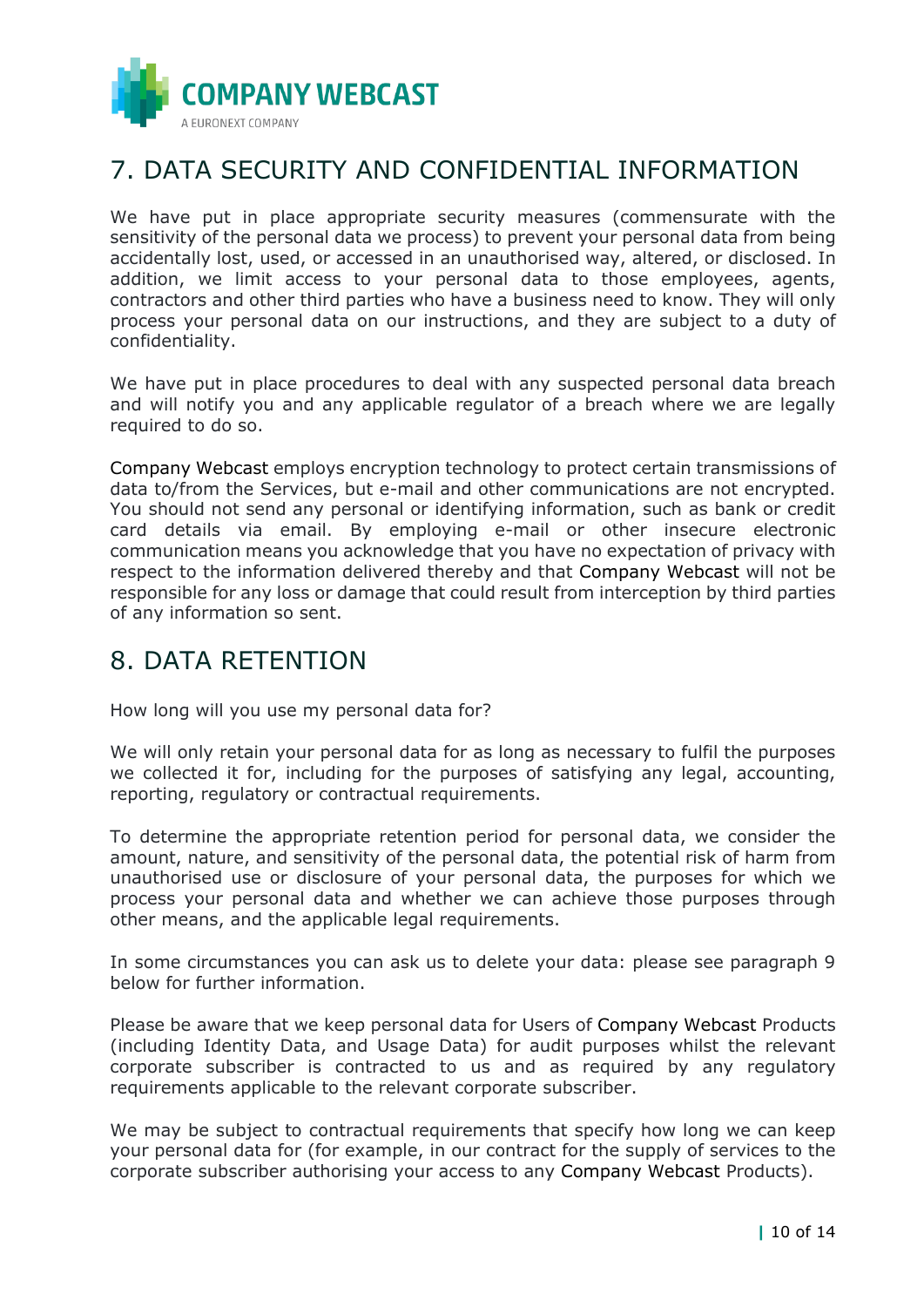

# <span id="page-10-0"></span>9. YOUR LEGAL RIGHTS

## <span id="page-10-1"></span>**9.1 Your rights**

The table below sets out the rights which you must address any concerns or queries with us about our processing of your personal data. Please note that these rights are not absolute and are subject to certain exemptions under applicable data protection law.

| <b>RIGHT</b>                                   | <b>FURTHER INFORMATION</b>                                                 |
|------------------------------------------------|----------------------------------------------------------------------------|
| RIGHT TO BE INFORMED                           | You have the right to know your                                            |
|                                                | personal data is being processed by                                        |
|                                                | us, how we use your personal data                                          |
|                                                | and your rights in relation to your                                        |
|                                                | personal data.                                                             |
| <b>RIGHT OF ACCESS</b>                         | You have the right to ascertain what                                       |
|                                                | type of personal data Company                                              |
|                                                | Webcast BV holds about you and to a                                        |
|                                                | copy of this personal data.                                                |
| RIGHT TO RECTIFICATION                         | You have the right to have any                                             |
|                                                | inaccurate personal data which we                                          |
|                                                | hold about you updated or corrected.                                       |
| <b>RIGHT TO ERASURE</b>                        | In certain circumstances you may                                           |
|                                                | request that we delete the personal                                        |
|                                                | data that we hold on to you. You have                                      |
|                                                | also the right to give post-mortem                                         |
|                                                | instructions regarding your personal                                       |
| <b>RESTRICTION</b>                             | data.                                                                      |
| <b>RIGHT</b><br>OF.<br>TO<br><b>PROCESSING</b> | You have the right to request that we                                      |
|                                                | stop using your personal data in<br>certain circumstances including if you |
|                                                | believe that the personal data, we                                         |
|                                                | hold about you is inaccurate or that                                       |
|                                                | our use of your personal data is                                           |
|                                                | unlawful. If you validly exercise this                                     |
|                                                | right, we will store your personal data                                    |
|                                                | and will not carry out any other                                           |
|                                                | processing until the issue is resolved.                                    |
| <b>RIGHT TO OBJECT</b>                         | Where we rely on our legitimate                                            |
|                                                | interests to process your personal                                         |
|                                                | data, you have a right to object to this                                   |
|                                                | use. We will desist from processing                                        |
|                                                | your personal information unless we                                        |
|                                                | can demonstrate an overriding                                              |
|                                                | legitimate interest in the continued                                       |
|                                                | processing.                                                                |
| RIGHT TO DATA PORTABILITY                      | In case the processing is based on                                         |
|                                                | your consent, or a contract conclude                                       |
|                                                | with you, you may request us to                                            |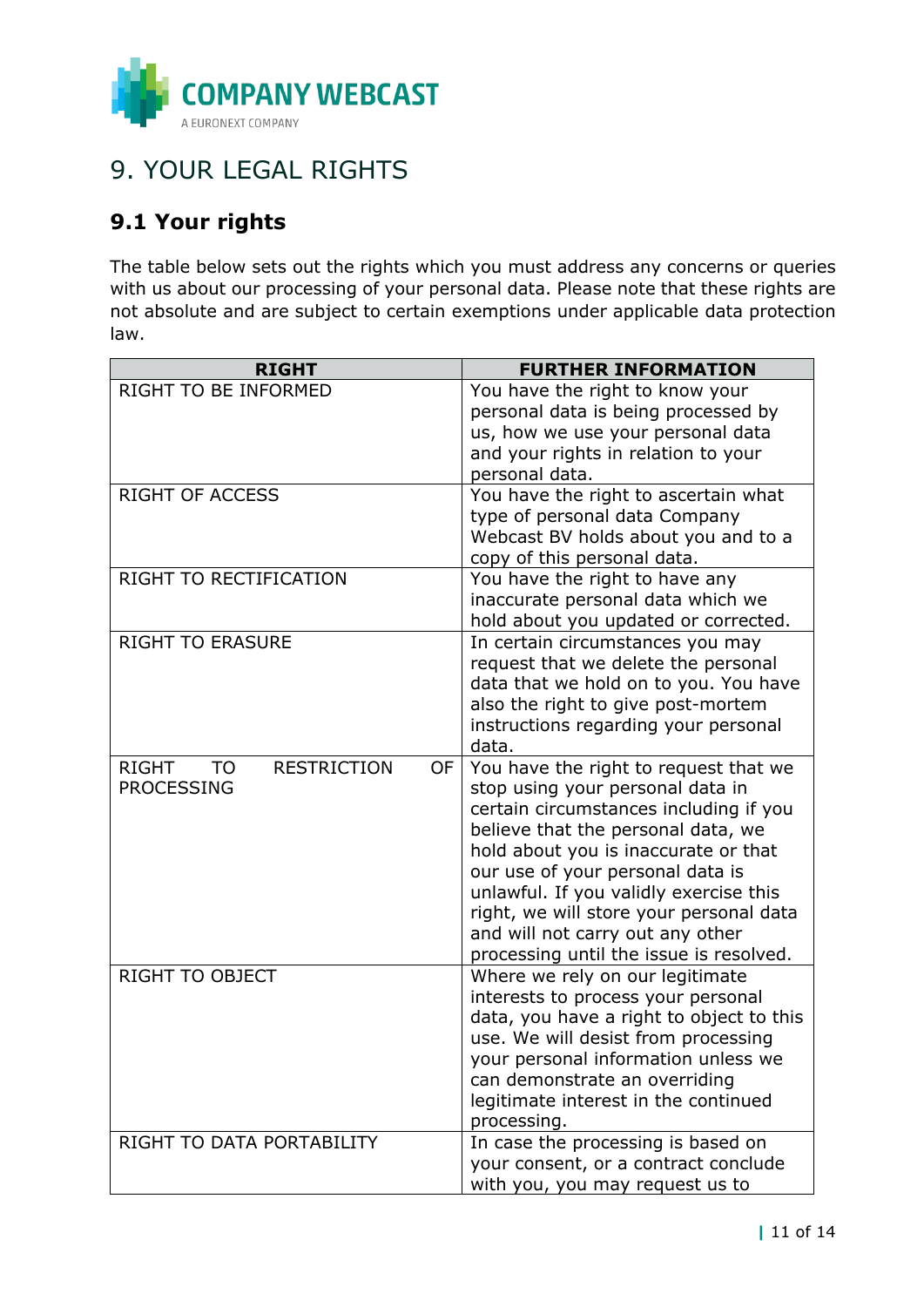

| provide you with certain personal data |
|----------------------------------------|
| which you have given us in a           |
| structured, commonly used, and         |
| machine-readable format and you        |
| may request us to transmit your        |
| personal data directly to another      |
| controller where this is technically   |
| feasible.                              |

You can exercise any of these rights by: By sending an email to the following address: [dpo@companywebcast.com](mailto:dpo@companywebcast.com) or by postal address: Beursplein 5, 1012 JW, Amsterdam, the Netherlands

You have the right to make a complaint at any time to the Autoriteit Persoonsgegevens the supervisory authority for data protection issues in the Netherlands. We would, however, appreciate the chance to deal with your concerns before you approach the Autoriteit Persoonsgegevens, so please contact us here: [dpo@companywebcast.com](mailto:dpo@companywebcast.com) – in the first instance.

## <span id="page-11-0"></span>**9.2 No fee usually required**

You will not have to pay a fee to access your personal data (or to exercise any of the other rights). However, we may charge a reasonable fee if your request is clearly unfounded, repetitive, or excessive.

### <span id="page-11-1"></span>**9.3 What we may need from you**

We may need to request specific information from you to help us to confirm your identity and ensure your right to access your personal data (or to exercise any of your other rights). This is a security measure to ensure that personal data is not disclosed to any person who has no right to receive it. We may also contact you to ask you for further information in relation to your request to speed up our response.

### <span id="page-11-2"></span>**9.4 Time limit to respond**

We try to respond to all legitimate requests within one month. Occasionally it may take us longer than a month if your request is particularly complex or if you have made several requests. In this case, we will notify you and keep you updated.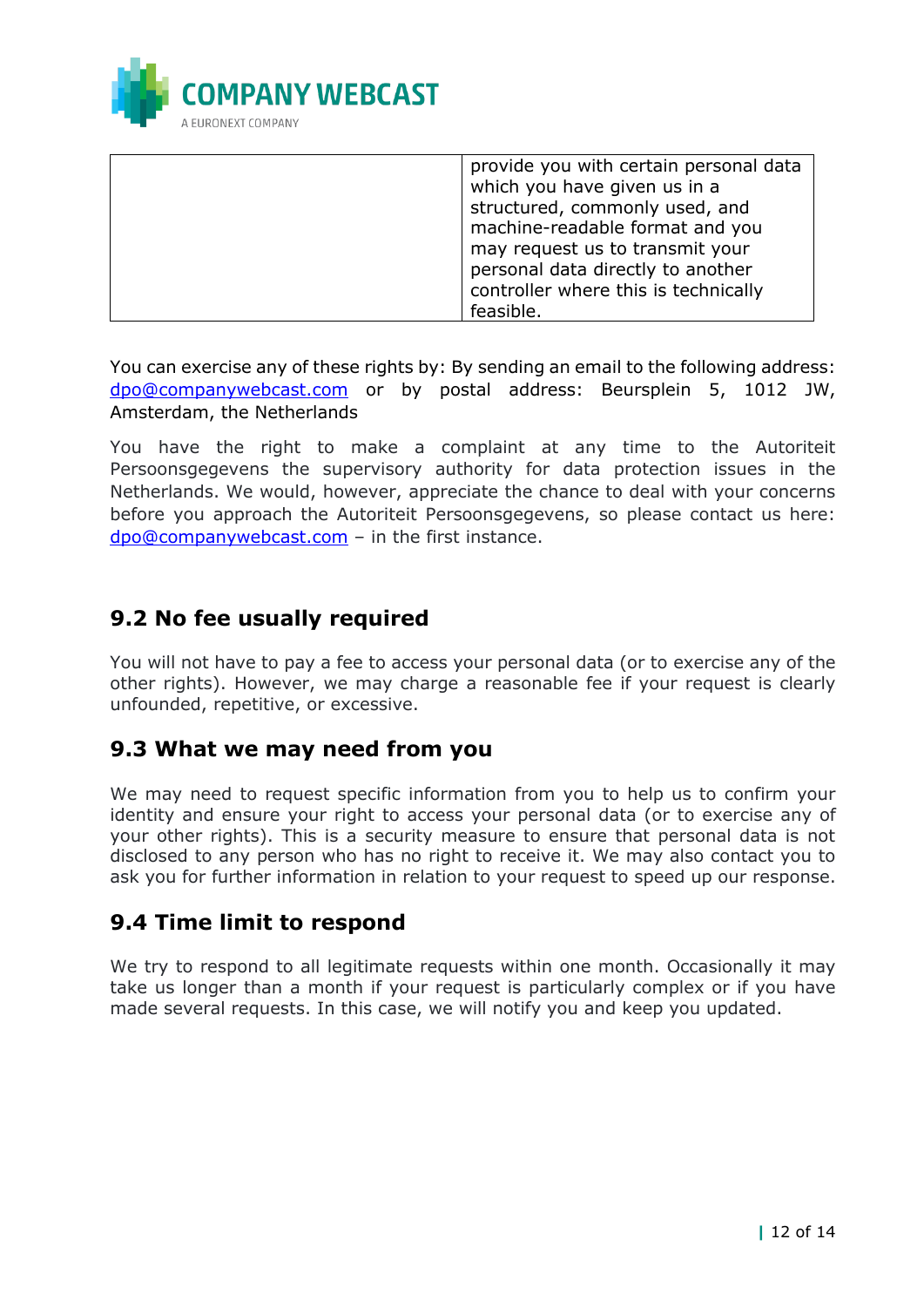

# <span id="page-12-0"></span>10. GLOSSARY

| <b>TERM</b>                              | <b>DEFINITION</b>                                                                                                                                                                                                                                                                                                                                                                                                                                                                                                                                                                                                                                                                                                                                                                                                                                                                                                                                                                             |
|------------------------------------------|-----------------------------------------------------------------------------------------------------------------------------------------------------------------------------------------------------------------------------------------------------------------------------------------------------------------------------------------------------------------------------------------------------------------------------------------------------------------------------------------------------------------------------------------------------------------------------------------------------------------------------------------------------------------------------------------------------------------------------------------------------------------------------------------------------------------------------------------------------------------------------------------------------------------------------------------------------------------------------------------------|
| Controller                               | Means the natural or legal person, public authority, agency, or<br>other body which, alone or jointly with others, determines the<br>purposes and means of the processing of personal data; where<br>the purposes and means of such processing are determined by<br>Union or Member State law, the controller or the specific criteria<br>for its nomination may be provided for by Union or Member<br>State law.                                                                                                                                                                                                                                                                                                                                                                                                                                                                                                                                                                             |
| Cookie                                   | A cookie is an online identifier.                                                                                                                                                                                                                                                                                                                                                                                                                                                                                                                                                                                                                                                                                                                                                                                                                                                                                                                                                             |
| Data<br>Protection<br>Authority<br>(DPA) | An official or body that ensures compliance with Data protection<br>laws and investigates alleged Breaches of the laws' provisions.                                                                                                                                                                                                                                                                                                                                                                                                                                                                                                                                                                                                                                                                                                                                                                                                                                                           |
| Data Subject                             | An identified or identifiable natural person.                                                                                                                                                                                                                                                                                                                                                                                                                                                                                                                                                                                                                                                                                                                                                                                                                                                                                                                                                 |
| Lawful Basis                             | <b>Legitimate Interest</b> means conducting and managing our<br>business in our interests, or the interests of a third party. Our<br>interests could include, for example, our internal administrative<br>purposes or ensuring network and information security. Whether<br>a particular legitimate interest may exist can also depend on the<br>relationship we have with you.<br>We make sure we consider and balance any potential impact on<br>you (both positive and negative) and your rights before we<br>process your personal data for our legitimate interests or the<br>interests of a third party. We do not use your personal data for<br>activities where our interests are overridden by the impact on<br>you (unless we have your consent or are otherwise required or<br>permitted to by law). You can obtain further information about<br>how we assess our legitimate interests against any potential<br>impact on you in respect of specific activities by contacting us. |
|                                          | <b>Performance of Contract</b> means processing your data where it<br>is necessary for the performance of a contract. Such contract<br>may exist with you, your employer or corporate subscriber with<br>whom you or your employer have a business relationship.                                                                                                                                                                                                                                                                                                                                                                                                                                                                                                                                                                                                                                                                                                                              |